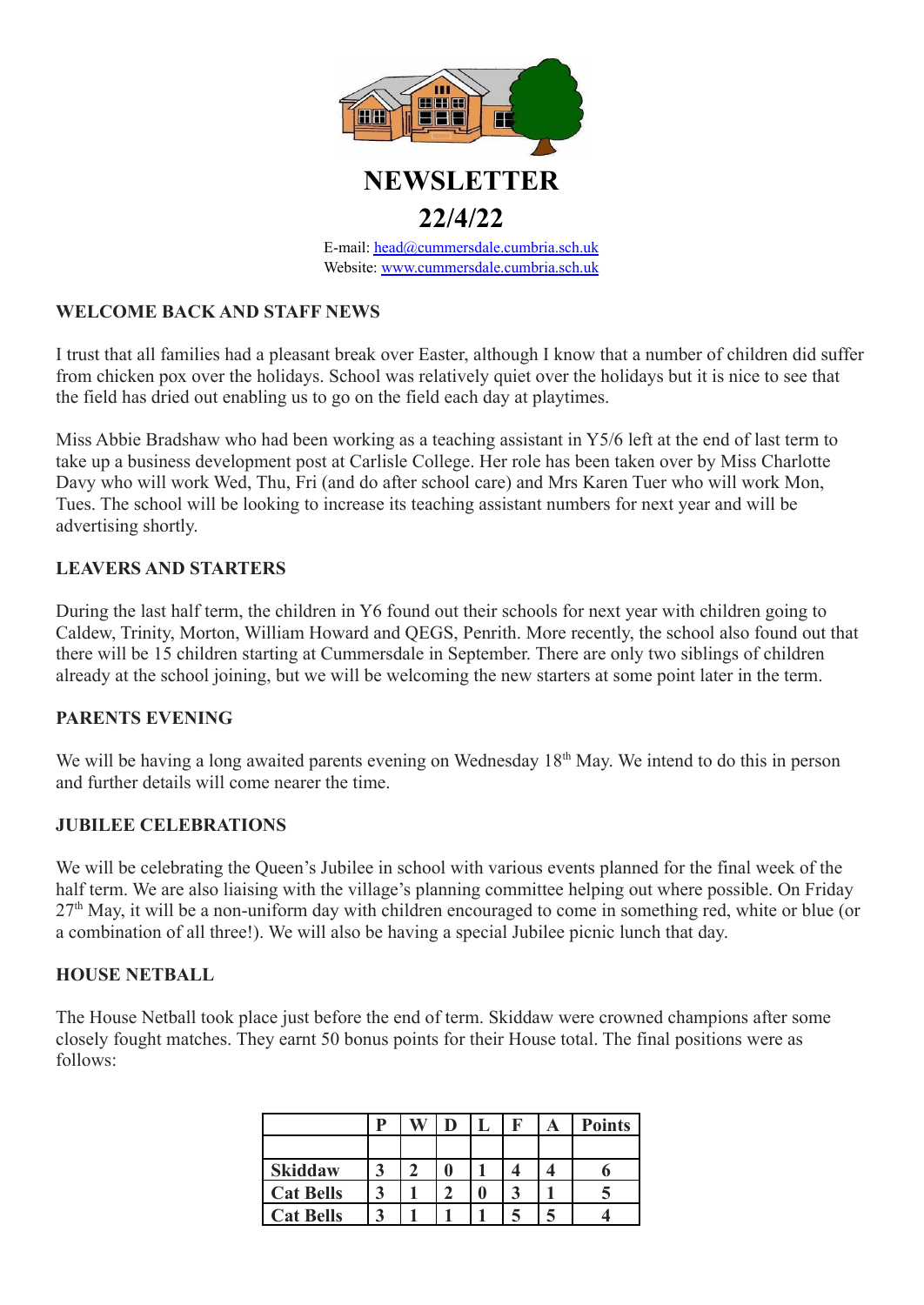| <b>YMS</b><br><br>- |
|---------------------|
|---------------------|

Skiddaw ended last term as run-away leaders for House Points. Plans are being made for their reward. Meanwhile, the scores are back at zero and each house begins again this term.

# **BOULDERING**

A boys' team and a girls' team went to Eden Rock to take part in the Schools' Bouldering Competition. The girls' team did very well indeed coming third overall. Well done to Jessica Evans, Maci Grice, Rose Johnston, Nicole Leathers, Llio Richards and Talia Skye. The boys also did well finishing just outside the medals. All went well on the day, although I suspect there were a few aching, fingers, wrists and arms afterwards!

# **FOOTBALL**

In the final week of term, the Y3/4 football team took part in a small schools' competition at Harraby winning two drawing two and losing two of their matches.

There are a couple of football tournaments scheduled for the summer term with a separate girls and boys tournament organised by Carlisle United coming soon on 3/5 and 5/5.

## **SWIMMING**

Four Y6 girls represented the school well in a gala at James St Pools taking part in individual races and relays. We have had difficulty arranging school swimming this year due to the closure of Morton Pool, with the new Sands Pool due to open in September, I anticipate that school swimming will re-commence next year.

#### **Y1/2 HOMES AND HOUSES**

As part of the work on their new topic, Y1/2 will be walking around Cummersdale Village next Wednesday, weather permitting.

#### **SCIENCE CLUB – BOTTLES**

Mrs Wakefield has asked if anyone has any empty 4pint or 6pint plastic milk bottles. She needs quite a number of these for science club on Tuesday.

## **RELATIONSHIPS EDUCATION**

Each class this term will be learning about relationships in PHSE. Your child should have brought home a leaflet with further information about this yesterday.

## **CUMBRIA PRIMARY SCHOOL SKI TRIP**

I have forwarded a letter to parents of Y4/5 children who are eligible to attend a Cumbrian Schools Ski Trip which takes place in January 2023.

## **PUPIL OF THE WEEK**

This week's **Pupil of the Week** is **Libby Armstrong (Y2)** who made a very good start to the term being helpful and answering questions. The **Mrs Vickers Kindness Cup** is awarded to **Emma-Rose Vince and Thomas Barratt (Y4)** for volunteering to help Mrs Sharp.

The **Enjoy-a-ball Cup** goes to **Oliver Ramsay (Y3**) for playing bravely at football against much older boys and girls.